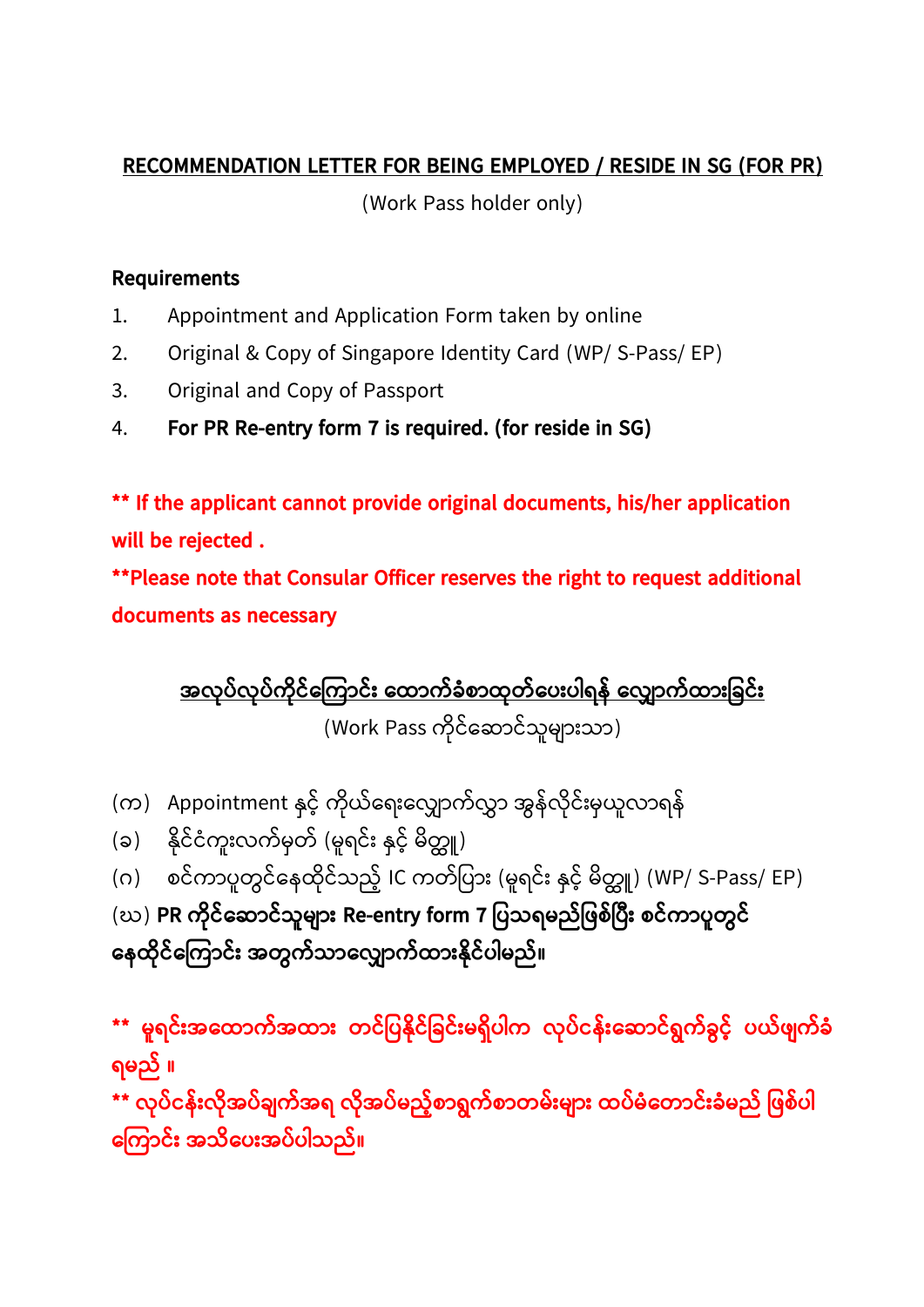သံအမတ်ကြီး မြန်မာသံရုံး စင်ကာပူမြို့

သို့

ရက်စွဲ၊ ၂၀ ခုနှစ် လ ရက်

အကြောင်းအရာ။ **အလုပ်လုပ်ကြောင်းထောက်ခံစာထုတ်ပေးပါရန် လျှောက်ထားခြင်း** 

ကျွန်တော်/ကျွန်မ \_\_\_\_\_\_\_\_\_\_\_\_\_\_\_\_\_\_\_\_\_\_\_\_ ၊ နိုင်ငံကူးလက်မှတ် အမှတ် (\_\_\_\_\_\_\_\_\_\_\_\_), ထုတ်ပေးသည့်ရက်စွဲ (\_\_\_\_\_\_\_\_\_\_\_\_\_\_)၊ ထုတ်ပေးသည့် နေရာ  $($   $($   $\qquad$   $\qquad$   $\qquad$   $\qquad$   $\qquad$   $\qquad$   $\qquad$   $\qquad$   $\qquad$   $\qquad$   $\qquad$   $\qquad$   $\qquad$   $\qquad$   $\qquad$   $\qquad$   $\qquad$   $\qquad$   $\qquad$   $\qquad$   $\qquad$   $\qquad$   $\qquad$   $\qquad$   $\qquad$   $\qquad$   $\qquad$   $\qquad$   $\qquad$   $\qquad$   $\qquad$   $\qquad$   $\qquad$   $\qquad$   $\qquad$   $\$ (\_\_\_\_\_\_\_\_\_\_\_\_\_\_\_\_\_) ဖြင့် အလုပ်လုပ်ကိုင်နေပါကြောင်း ထောက်ခံစာထုတ်ပေး ပါရန် လေးစားစွာ လျှောက်ထားအပ်ပါသည်။

လေးစားစွာဖြင့်

| လက်မှတ်             |  |
|---------------------|--|
| အမည်                |  |
| စင်ကာပူ နေရပ်လိပ်စာ |  |
|                     |  |
|                     |  |
| ဖုန်းနံပါတ်         |  |